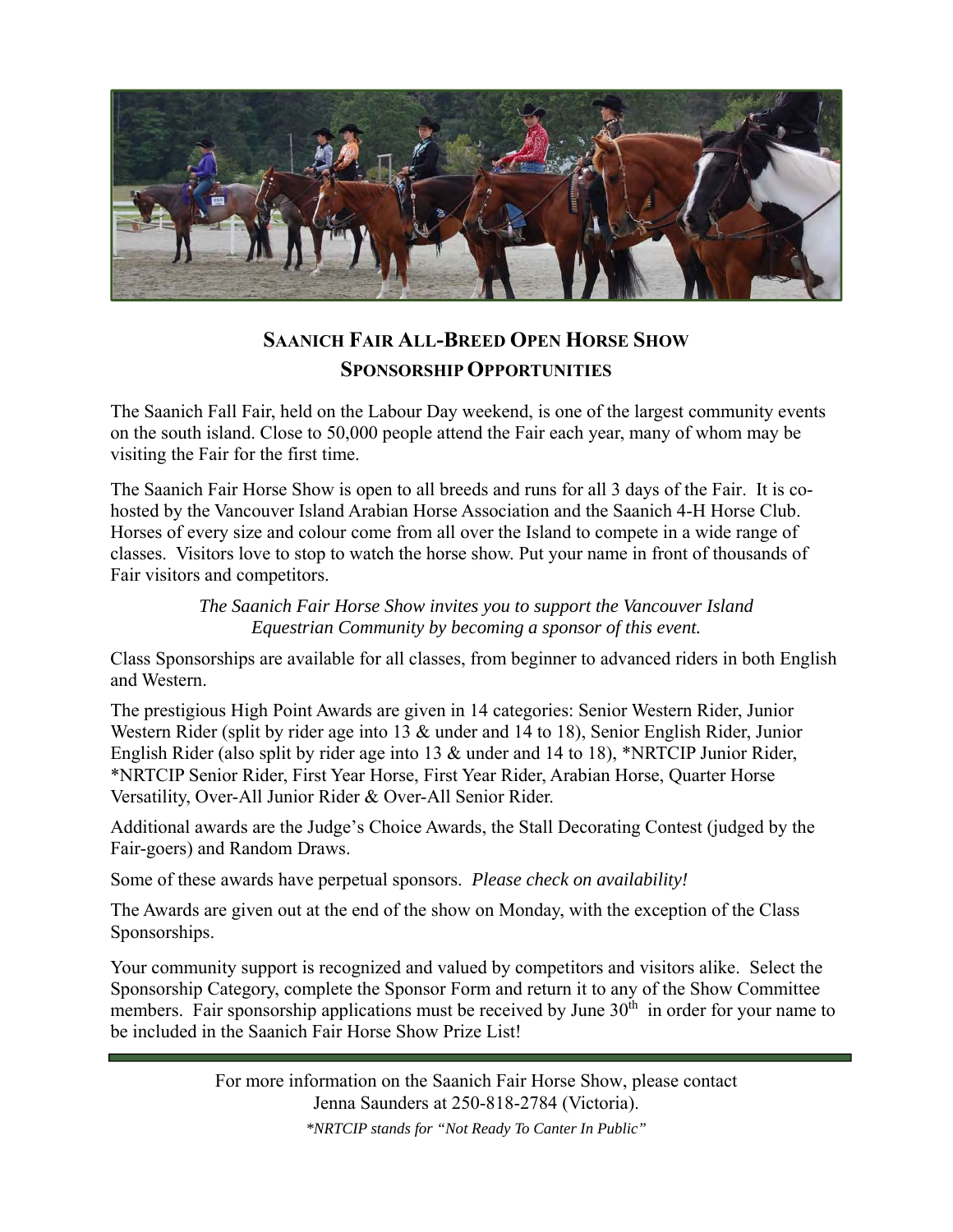## **SAANICH FAIR HORSE SHOW - SPONSORSHIP CATEGORIES**

The Vancouver Island Arabian Horse Association and Saanich 4-H Horse Club appreciate the generous sponsorship of the business communities, horse industry members and horse enthusiasts that allows us to enhance the experience of our exhibitors.

*Deadline to be included in the Saanich Fair Horse Show Prize List: June 30, 2020* 

### **Diamond Sponsorship**  $\qquad$  **\$500**

- Sponsorship will be applied to your choice of one of the High Point Awards, a Judge's Choice Award, Stall Decorating Contest or ten (10) Class Sponsorships.
- Banner  $(4' \times 8')$  displayed during the Fair
- Acknowledgement by special announcements during the competition
- Business Card Advertisement in the Saanich Fair Horse Show Prize List
- Name on Saanich Fair Horse Show poster
- Two  $(2)$  Fair passes
- Inclusion on our Sponsorship Board which is on display during the event
- Promotion on VIAHA social media feeds

### **Platinum Sponsorship**  $\bullet$  **\$100**  $\bullet$  **\$100**  $\bullet$  **\$100**  $\bullet$  **\$100**  $\bullet$  **\$100**  $\bullet$  **\$100**  $\bullet$  **\$100**  $\bullet$  **\$100**  $\bullet$  **\$100**  $\bullet$  **\$100**  $\bullet$  **\$100**  $\bullet$  **\$100**  $\bullet$  **\$100**  $\bullet$  **\$100**  $\bullet$  **\$100**  $\bullet$  **\$100**  $\bullet$  **\$100**  $\bullet$  **\$100**  $\bullet$  **\$100**  $\bullet$  **\$100**

- Sponsorship will be applied to your choice of one of the High Point Awards, a Judge's Choice Award, Stall Decorating Contest or six (6) Class Sponsorships.
- Acknowledgement by special announcements during the competition
- Business Card Advertisement in the Saanich Fall Fair Horse Show Prize List
- Inclusion on our Sponsorship Board which is on display during the event
- Promotion on VIAHA social media feeds

#### **Gold Sponsorship \$60**

- Sponsorship of three (3) Classes at the Saanich Fall Fair
- Sponsor Name listed in the Saanich Fall Fair Horse Show Prize List
- Acknowledgement by special announcements during the Classes
- Inclusion on our Sponsorship Board which is on display during the event
- Promotion on VIAHA social media feeds

#### **Silver Sponsorship \$25**

- Sponsorship of one (1) Class at the Saanich Fall Fair
- Sponsor Name listed in the Saanich Fall Fair Horse Show Prize List
- Acknowledgement by special announcements during the Class
- Inclusion on our Sponsorship Board which is on display during the event
- Promotion on VIAHA social media feeds